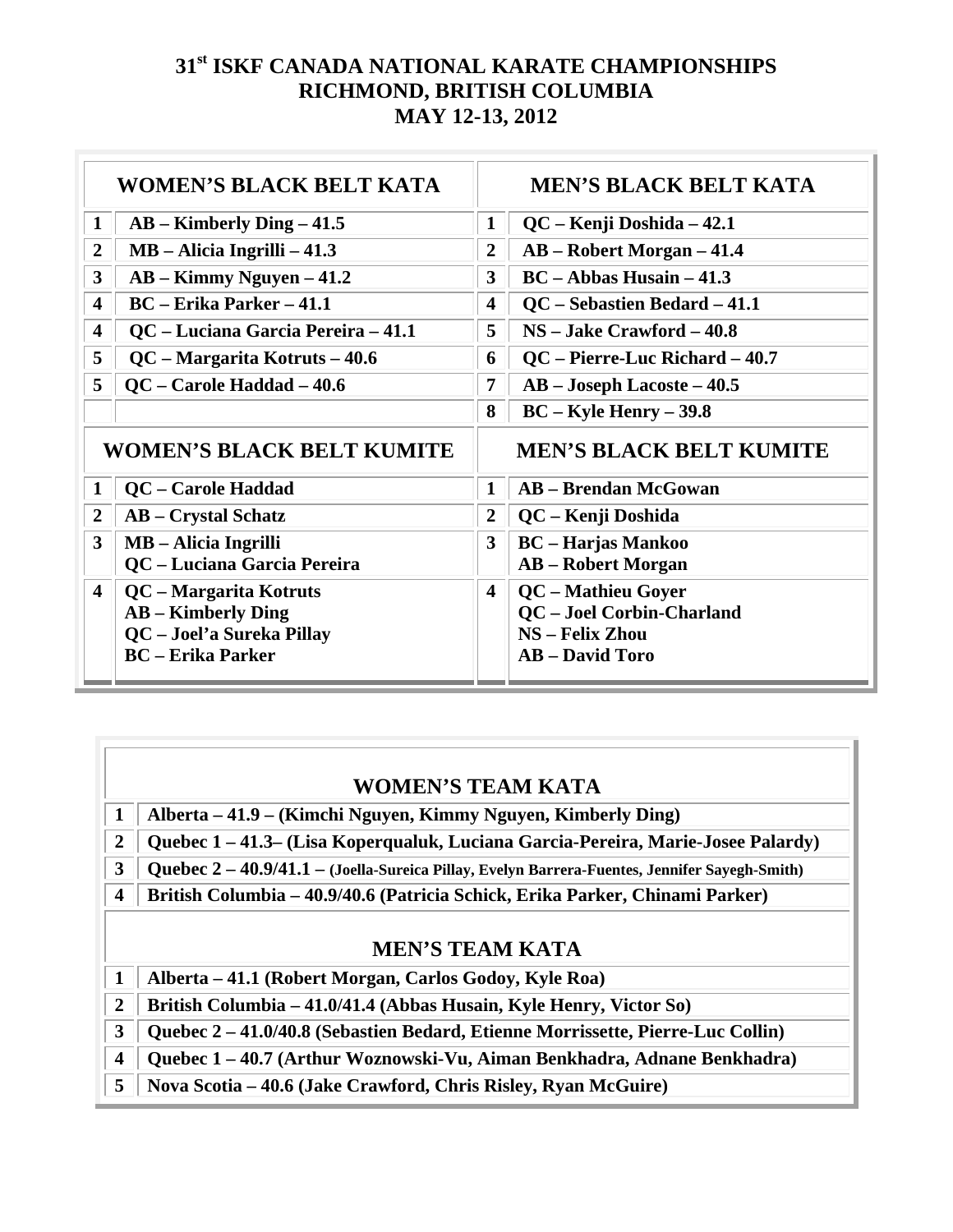-1

 $\overline{a}$ 

|                  | <b>WOMEN'S TEAM KUMITE</b>                                                                                                  |  |  |  |
|------------------|-----------------------------------------------------------------------------------------------------------------------------|--|--|--|
|                  | Quebec – (Luciana Garcia Pereira, Joel'a Sureka Pillay, Carole Haddad)                                                      |  |  |  |
| $\overline{2}$   | Alberta – (Kimberly Ding, Loreto Leon, Crystal Schatz)                                                                      |  |  |  |
| 3                | British Columbia - (Amy Shaw, Tess Noren, Erika Parker)                                                                     |  |  |  |
| $\boldsymbol{4}$ | Manitoba – 40.9/40.6 (Alicia Ingrilli, Sofia Mirza)                                                                         |  |  |  |
| 1                | <b>MEN'S TEAM KUMITE</b><br>Alberta – (Robert Morgan, Carlos Godoy, Orhan Mehmedovic, David Toro, Brendan<br>McGowan)       |  |  |  |
| $\overline{2}$   | Quebec – (Kenji Doshida, Sebastien Bedard, Pierre-Luc Richard, Aiman Benkhadra,<br>Mathieu Goyer, alt. Arthur Woznowski-Vu) |  |  |  |
| 3                | British Columbia – (Harjas Mankoo, Bryan Copp, Nikola Nikolov, Abbas Husain,<br><b>Kyle Henry, alt. Marc Williams)</b>      |  |  |  |
| $\boldsymbol{4}$ | Nova Scotia – (Ryan McGuire, Chris Risley, Jake Crawford, Kyle Roesler, Felix Zhou)                                         |  |  |  |

# **MALE GRAND CHAMPION**

# **QC – Kenji Doshida**

# **FEMALE GRAND CHAMPION**

# **AB – Kimberly Ding**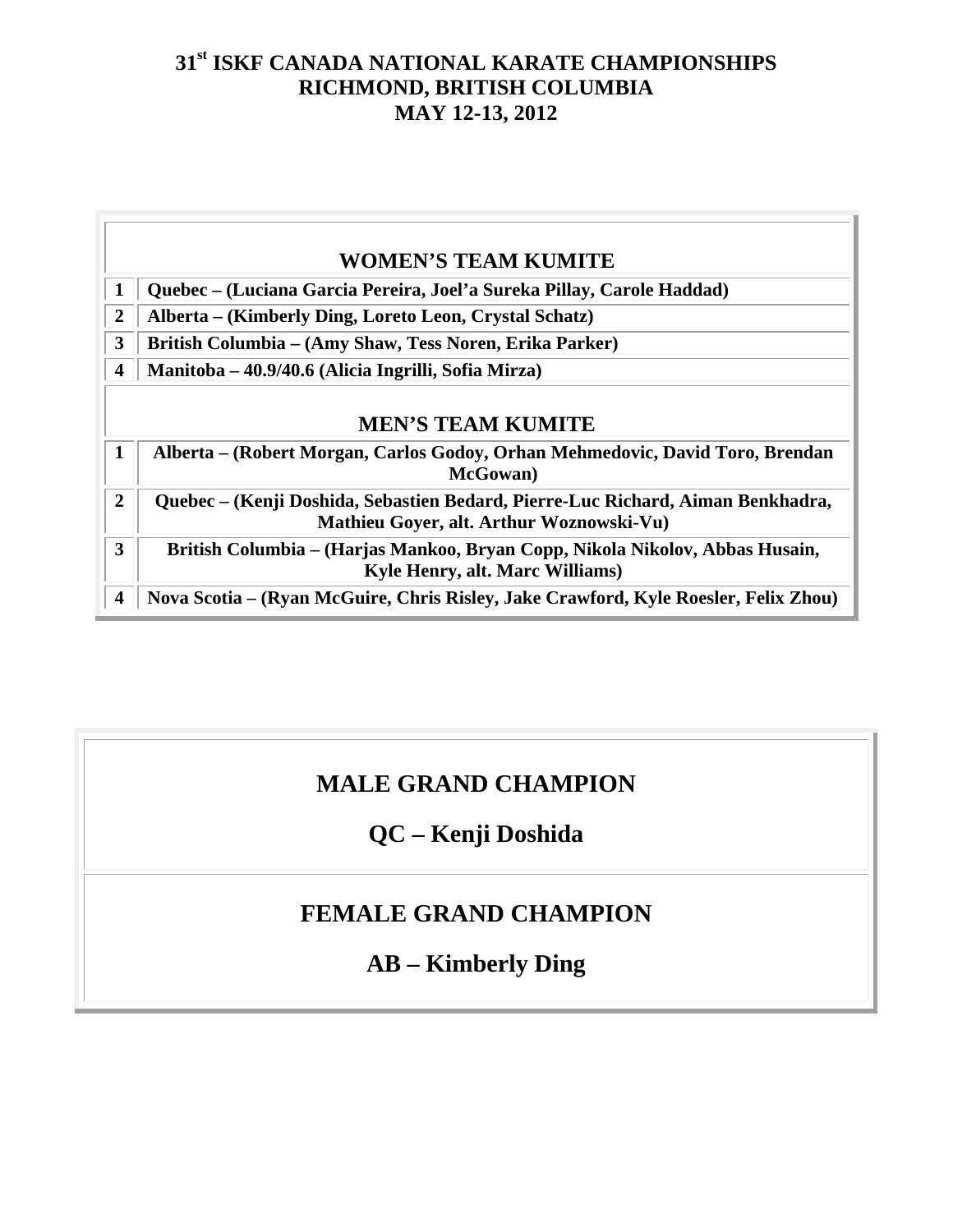| <b>WOMEN'S BROWN BELT KATA</b>             |                                                           | <b>MEN'S BROWN BELT KATA</b>   |                                                     |  |
|--------------------------------------------|-----------------------------------------------------------|--------------------------------|-----------------------------------------------------|--|
| $\mathbf{1}$                               | $AB - Sophanny$ Tiv $-21.8$                               | $\mathbf{1}$                   | $QC - Brian Tan - 21.9$                             |  |
| $\overline{2}$                             | QC - Farah El Mallah - 21.5                               | $\overline{2}$                 | QC - Richard Maurice - 21.4                         |  |
| $\overline{3}$                             | AB - Chantania Kinsey - 21.3                              | 3                              | $AB - James Pagaduan - 21.2$                        |  |
| $\overline{\mathbf{4}}$                    | QC – Lise Rancourt – 21.0                                 | $\overline{\mathbf{4}}$        | $MB - Matthew Noel - 21.0$                          |  |
| <b>WOMEN'S BROWN BELT</b><br><b>KUMITE</b> |                                                           | <b>MEN'S BROWN BELT KUMITE</b> |                                                     |  |
| $\mathbf{1}$                               | $AB - Sophanny$ Tiv                                       | $\mathbf{1}$                   | <b>AB</b> – James Pagaduan                          |  |
| $\overline{2}$                             | QC - Farah El Mallah                                      | $\overline{2}$                 | QC - Brian Tan                                      |  |
| $\overline{3}$                             | <b>QC</b> – Lise Rancourt<br><b>AB</b> - Chantania Kinsey | $\overline{3}$                 | <b>AB</b> – David Bargen<br><b>AB</b> – Jim Stanley |  |
| <b>WOMEN'S SENIOR KATA</b>                 |                                                           | <b>MEN'S SENIOR KATA</b>       |                                                     |  |
| $\mathbf{1}$                               | $BC$ – Eve McGrath – 21.5/21.6                            | $\mathbf{1}$                   | $AB - Ken Head - 21.7$                              |  |
| $\overline{2}$                             | $QC$ – Lisa Koperqualuk – 21.5/21.2                       | $\boldsymbol{2}$               | $AB - Johnny Monge - 21.4$                          |  |
| $\mathbf{3}$                               | <b>BC</b> – Hiro Goozee – 21.1                            | 3                              | <b>BC</b> – Mike Ciurka – 21.3                      |  |
| 4                                          | <b>BC</b> – Candace Burgess – 21.0                        | 4                              | $BC - Ken$ Almond $-21.2$                           |  |
| <b>WOMEN'S SENIOR KUMITE</b>               |                                                           | <b>MEN'S SENIOR KUMITE</b>     |                                                     |  |
| $\mathbf{1}$                               | <b>BC</b> – Patricia Schick                               | $\mathbf{1}$                   | <b>BC</b> – Ken Almond                              |  |
| $\overline{2}$                             | <b>BC</b> – Candace Burgess                               | $\overline{2}$                 | <b>BC</b> – Krister Naab                            |  |
| $\mathbf{3}$                               | <b>AB</b> – Dawn Kinsey                                   | $\overline{3}$                 | <b>BC</b> – Mick Thomas                             |  |
| $\mathbf{3}$                               | <b>AB</b> – Dawn Rivard                                   | 3                              | <b>BC</b> - Rick Kreklewetz                         |  |

| <b>MIXED KATA (9-11)</b> |                                       |                         | <b>MIXED KUMITE (9-11)</b>           |  |
|--------------------------|---------------------------------------|-------------------------|--------------------------------------|--|
|                          | AB - Sabrina Yepes - 21.6             |                         | <b>AB</b> - Sabrina Yepes            |  |
| 2                        | $BC - Gwendoline Tingey - 21.5/21.7$  | 2                       | <b>BC</b> – Gwendoline Tingey        |  |
| 3                        | $BC$ – Hudson Augustiniak – 21.5/21.3 | 3                       | <b>AB</b> – Piper Carter             |  |
| $\overline{\mathbf{4}}$  |                                       | 3                       | <b>BC</b> – Albert Setiapoetra       |  |
|                          | <b>GIRL'S KATA (12-14)</b>            |                         | <b>BOY'S KATA (12-14)</b>            |  |
|                          | AB - Alexandra Marcu - 21.5           |                         | <b>BC</b> – Kristopher Coppin – 18.9 |  |
| $\overline{2}$           | $BC - Bronte Burgess - 21.1$          | 2                       | $BC - Nathan$ Dong $- 18.4$          |  |
| 3                        | QC - Marie-Laurence Asselin - 20.7    | 3                       | QC - Mohammad Nisar Khan - 18.3      |  |
| $\overline{\mathbf{4}}$  |                                       | $\overline{\mathbf{4}}$ | $MB - Rahim Mirza - 17.9$            |  |